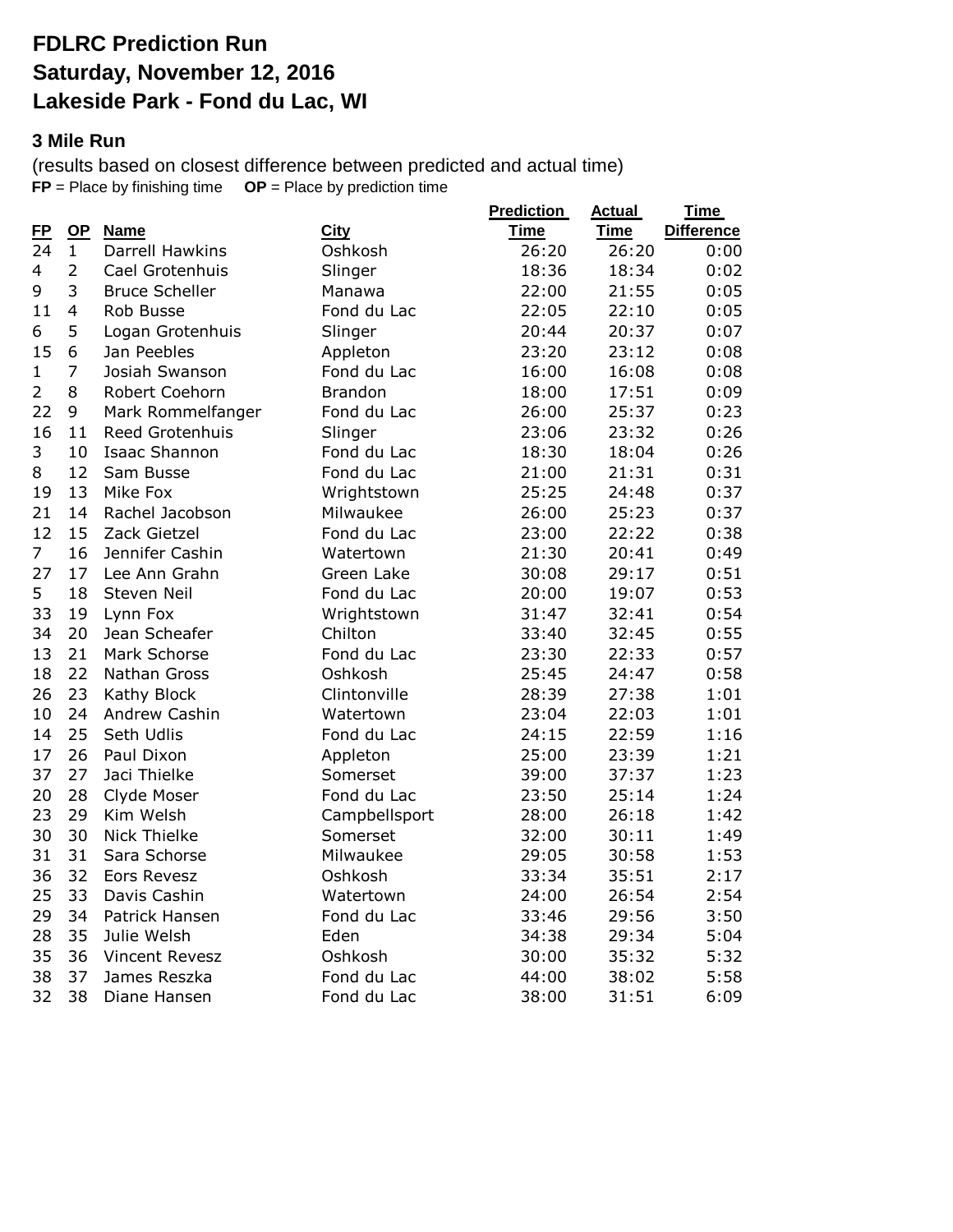## **FDLRC Prediction Run Saturday, November 12, 2016 Lakeside Park - Fond du Lac, WI**

#### **1.5 Mile Run/Walk**

(results based on closest difference between predicted and actual time) **FP** = Place by finishing time **OP** = Place by prediction time **Prediction Actual** 

|                |                |                       |                      | <b>Prediction</b> | <b>Actual</b> | <b>Time</b>       |
|----------------|----------------|-----------------------|----------------------|-------------------|---------------|-------------------|
| E              | <b>OP</b>      | <b>Name</b>           | <b>City</b>          | <b>Time</b>       | <b>Time</b>   | <b>Difference</b> |
| 16             | $\mathbf{1}$   | Kyle Haas             | De Pere              | 16:45             | 16:43         | 0:02              |
| 4              | $\overline{2}$ | Ron Brault            | <b>FDL</b>           | 11:15             | 11:11         | 0:04              |
| 6              | 3              | Davin Munoz           | Neenah               | 13:05             | 13:10         | 0:05              |
| 12             | $\overline{4}$ | Chris Ziarnik         | Rothschild           | 14:10             | 14:05         | 0:05              |
| $\overline{2}$ | 5              | Amy Grotenhuis        | Slinger              | 9:42              | 9:33          | 0:09              |
| 8              | 6              | Maria Munoz           | Neenah               | 13:15             | 13:24         | 0:09              |
| 10             | $\overline{7}$ | Joe Lindsley          | Green Bay            | 13:16             | 13:26         | 0:10              |
| 9              | 8              | Molly Ellmann         | Oshkosh              | 13:15             | 13:26         | 0:11              |
| $\overline{7}$ | 9              | Carlos Munoz          | <b>FDL</b>           | 13:10             | 13:22         | 0:12              |
| 35             | 10             | Mike Ziarnik          | Cambridge            | 25:20             | 25:33         | 0:13              |
| 20             | 11             | <b>Robert Kirst</b>   | Kewaskum             | 18:40             | 18:54         | 0:14              |
| 15             | 12             | Jenny Haas            | De Pere              | 16:25             | 16:43         | 0:18              |
| 3              | 13             | <b>Bruce Scheller</b> | Manawa               | 10:30             | 10:48         | 0:18              |
| $\mathbf{1}$   | 14             | Corey Splittgerber    | <b>Berlin</b>        | 9:35              | 9:11          | 0:24              |
| 26             | 15             | Ruth Dixon            | Appleton             | 22:00             | 21:31         | 0:29              |
| 36             | 16             | Barb Zuiker           | Port Edwards         | 25:35             | 26:06         | 0:31              |
| 11             | 17             | Dylan Thielke         | Somerset             | 14:40             | 14:04         | 0:36              |
| 17             | 18             | Joe Ziarnik           | Madison              | 17:00             | 17:39         | 0:39              |
| 5              | 19             | John Matysik          | <b>FDL</b>           | 13:15             | 12:30         | 0:45              |
| 25             | 20             | John Miller           | Glenview, IL         | 21:15             | 20:29         | 0:46              |
| 34             | 21             | Jeff Matznick         | <b>Mount Calvary</b> | 25:00             | 24:14         | 0:46              |
| 22             | 22             | <b>Steve Haas</b>     | Menasha              | 20:45             | 19:58         | 0:47              |
| 30             | 23             | Debra Hansen          | <b>FDL</b>           | 23:23             | 22:35         | 0:48              |
| 23             | 24             | Pat Ziarnik           | Novi, MI             | 21:10             | 20:21         | 0:49              |
| 32             | 25             | Cindy Matznick        | <b>Mount Calvary</b> | 24:45             | 23:51         | 0:54              |
| 21             | 26             | Callin Haas           | Madison              | 20:40             | 19:42         | 0:58              |
| 28             | 27             | Kendra Ziarnik        | Lake Mills           | 22:52             | 21:45         | 1:07              |
| 27             | 28             | Andy Ziarnik          | Lake Mills           | 22:50             | 21:41         | 1:09              |
| 18             | 29             | Richard Roth          | Appleton             | 16:30             | 17:55         | 1:25              |
| 19             | 30             | Colleen Haas          | Menasha              | 20:26             | 18:51         | 1:35              |
| 29             | 31             | Jerry Robl            | Oshkosh              | 24:00             | 22:22         | 1:38              |
| 37             | 32             | Jeff Zuiker           | Port Edwards         | 25:50             | 27:39         | 1:49              |
| 14             | 33             | Tyler Ziarnik         | <b>Stevens Point</b> | 13:09             | 15:44         | 2:35              |
| 31             | 34             | Kara Munoz            | Neenah               | 28:03             | 23:47         | 4:16              |
| 33             | 35             | <b>Grace Mielke</b>   | <b>FDL</b>           | 18:00             | 23:58         | 5:58              |
| 38             | 36             | Pam Ziarnik           | Novi, MI             | 21:13             | 27:47         | 6:34              |
| 13             | 37             | Emma Hansen           | <b>FDL</b>           | 22:46             | 15:32         | 7:14              |
| 24             | 38             | Pam Ziarnik           | Cambridge            | 28:00             | 20:22         | 7:38              |